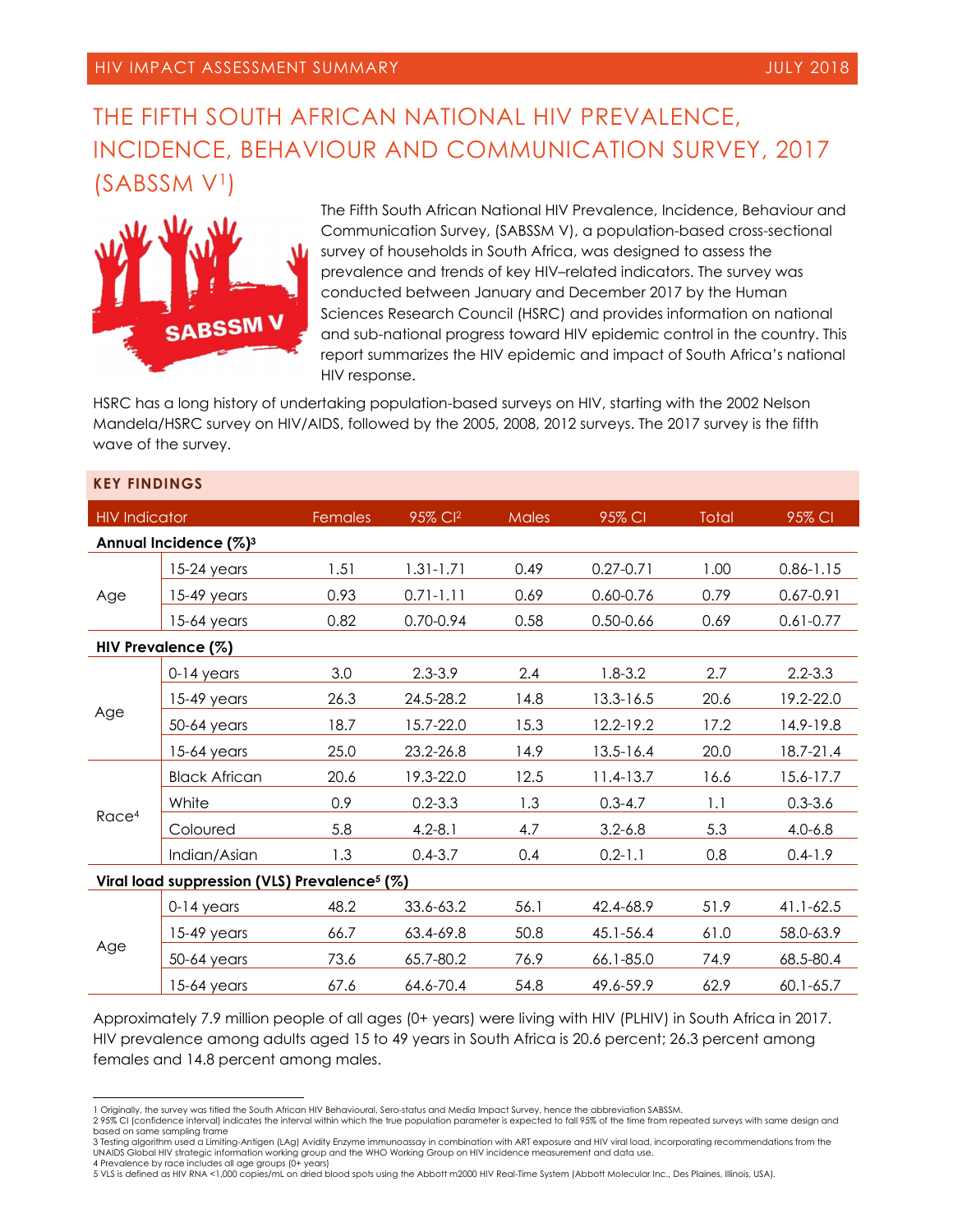HIV prevalence among Black Africans is 16.6 percent; followed by Coloureds (5.3 percent); Whites (1.1 percent); and Indian/Asian (0.8 percent).

HIV annual incidence among adults aged 15 to 49 years in South Africa is 0.79 percent; 0.93 percent among females and 0.69 percent among males. This corresponds to approximately 199,700 people newly infected with HIV aged 15 to 49 years in 2017. Annual incidence in children aged 2 to 14 years is 0.13 (95% CI: 0.03-0.23).

Viral load suppression (VLS) prevalence among PLHIV aged 15 to 49 years in South Africa is 61.0 percent: 66.7 percent among females and 50.8 percent among males. Based on point estimates, VLS prevalence is lowest among 0-14 year olds at 51.9 percent.

#### **HIV PREVALENCE, BY AGE AND SEX**

Based on point estimates, overall HIV peak prevalence occurs in 35 to 39 yearolds at 31.5 percent (females at 39.4 percent and males at 23.7 percent) but differs by sex, peaking at an older age among males (45 to 49 years) at 24.8 percent compared to females (35 to 39 years).

This disparity in HIV prevalence by sex is most pronounced among young adults: HIV prevalence among 20 to 24 year-olds is three times higher among females (15.6 percent) than males (4.8 percent).



# **HIV PREVALENCE AMONG ADULTS, BY PROVINCE**



## **VLS PREVALENCE AMONG ALL HIV-POSITIVE PEOPLE, BY AGE AND SEX**

VLS prevalence among PLHIV in South Africa is highest among older adults: 74.6 percent among HIV positive females aged 45 to 49 years and 76.4 percent among HIV-positive males aged 50 years or older. In contrast, VLS prevalence is distinctly lower in younger adults: among PLHIV aged 15-24 years, females are lowest at 47.1 percent (males 49.1 percent), and among PLHIV aged 25-34 years males are lowest at 41.5 percent (females 68.5 percent).

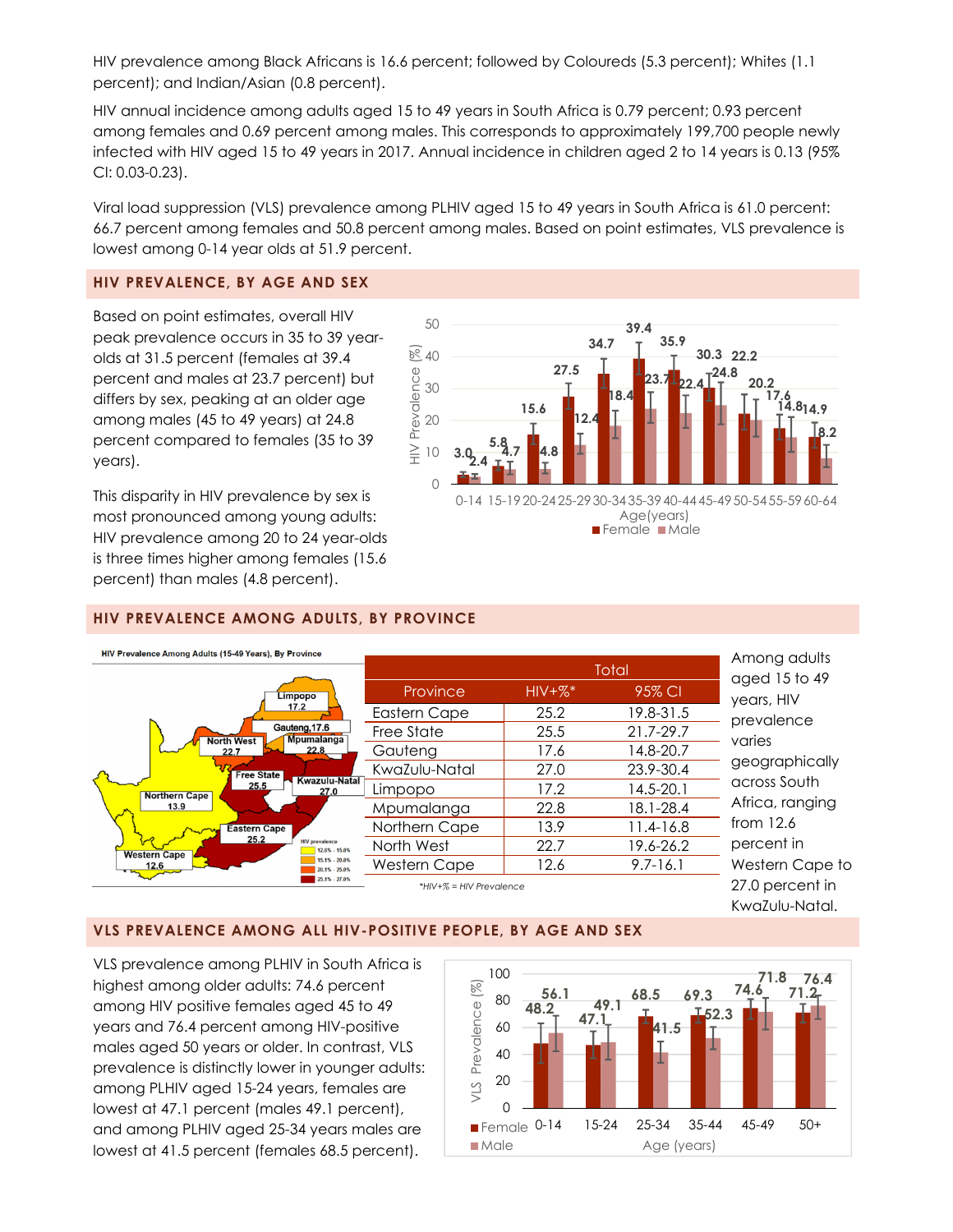#### **VLS PREVALENCE AMONG ALL HIV-POSITIVE PEOPLE6, BY PROVINCE**

The VLS geographic pattern is quite similar to HIV prevalence with the lowest VLS prevalence among PLHIV at 52.8 percent (95% CI: 40.0-65.2) in Northern Cape and the highest VLS prevalence among PLHIV at 68.0 percent (95% CI: 60.5-74.7) in Eastern Cape in the second lowest HIV prevalence and second highest HIV prevalence provinces, respectively.



## ON TREATMENT

Among PLHIV aged 15 to 64 years who know their HIV status, 70.6 percent are on ART: 72.2 percent of HIV-positive females and 67.4 percent of HIVpositive males who know their HIV status are on ART8.

## **ATTAINMENT OF THE 90-90-90 TARGETS (AMONG HIV-POSITIVE ADULTS7) BY SEX**

**90–90–90:** UNAIDS set targets that by 2020, 90 percent of all PLHIV will know their HIV status; 90 percent of all people with diagnosed HIV infection will receive sustained antiretroviral therapy (ART); and 90 percent of all people receiving ART will have viral suppression.

#### DIAGNOSED9

In South Africa, 84.9 percent of PLHIV aged 15 to 64 years know their HIV status: 88.9 percent of HIVpositive females and 78.0 percent of HIV-positive males know their status.

## VIRALLY SUPPRESSED

Among PLHIV aged 15 to 64 years currently on ART, 87.5 percent are virally suppressed: 89.9 percent of HIV-positive females and 82.1 percent of HIV-positive males who are on ART are virally suppressed.



6 All PLHIV aged 0+ years

l

<sup>7</sup> PLHIV aged 15-64 years 8 On ART is defined as having laboratory detected ART metabolites and does not include self-reported treatment

<sup>9</sup> Individuals self-reporting HIV-positive status and/or individuals with detectable ART metabolites among all PLHIV (antibody test)